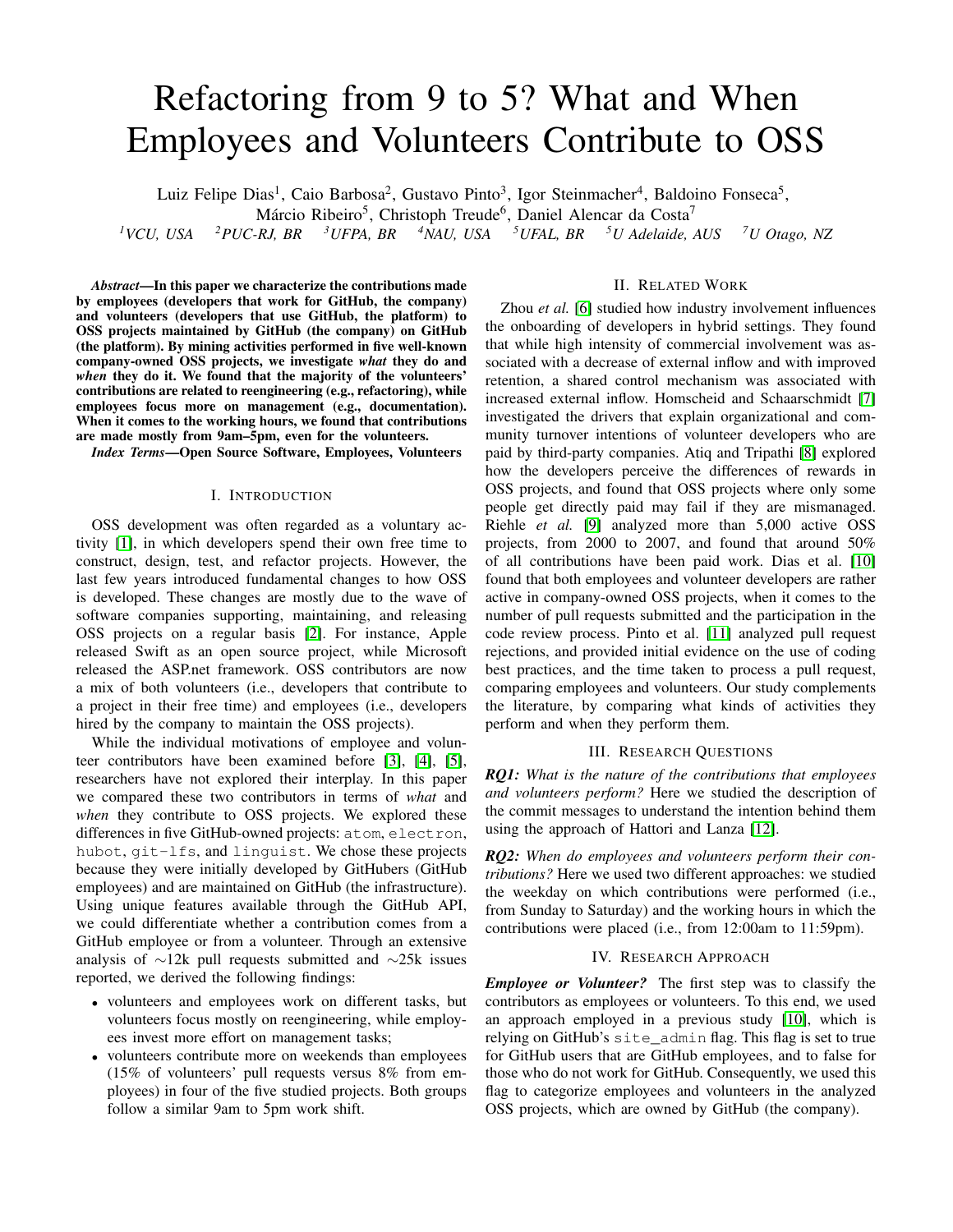*Company-owned Projects* In this study, we leveraged a sample made available in a previous study [\[11\]](#page-4-10), which is composed of projects developed by GitHub (the company) on GitHub (the platform): atom, a cross-platform text editor (∼43,000 stars), electron, a tool to build cross platform desktop apps (∼56,000 stars), hubot, a customizable life embetterment robot (∼13,700 stars), git-lfs, a git extension for versioning large files (∼5,300 stars), and linguist, a library to detect blob languages (∼5,400 stars). For each companyowned project, we collected pull requests and issues data using the GitHub REST API. For each pull request, we considered if it is: *open*: waiting for code reviews and/or a final decision; *closed*: the code reviews are done, but the pull request was not accepted (the status in GitHub is closed/unmerged); and *merged*: the code reviews are done, and the pull request was accepted (the status in GitHub is closed/merged).

*Data Overview* The data reported in this paper is based on pull requests and commits created from the beginning of the studied projects up to June of 20[1](#page-1-0)8 (when we collected data).<sup>1</sup> Our data comprises 2,962 volunteers and 94 employees. These employees and volunteers submitted 11,885 pull requests (5,143 submitted by employees, and 6,742 by volunteers).

#### V. RESULTS

#### *A. RQ1: What is the nature of the contributions?*

Here we present an analysis of commit messages based on the approach of Hattori and Lanza [\[12\]](#page-4-11), in which commits are divided into four major categories of activity: (1) Forward engineering, e.g., adding new features; (2) Reengineering, e.g., refactoring activities; (3) Corrective, e.g., fixing bugs; and (4) Management, e.g., updating documentation.

To automatically classify commits into these categories, we compared the content of commit messages against predefined word banks for each commit type based on the earliest match found. For instance, consider the following commit message: "*Add: custom pageSize for printToPDF*."[2](#page-1-1) Unpacking the semantics of this commit message requires extensive domain knowledge and that is difficult to automate. However, the word "add" is a match in the word bank for forward engineering; it is reasonable to assume (in this case) that the commit is adding a new feature to the software.

As we can see in Table [I,](#page-3-0) the intention of the contributions varied greatly. Interestingly, employees' contributions to Management are the most common in three out of the five studied project. Project linguist is the only exception to this rule; 28% of the employees' contributions are forward engineering. This pattern can also be seen when considering the contributions made by volunteers. For volunteers, 48% of the contributions made to linguist were intended to add new features. However, for three out of the four other studied projects (atom, electron, and git-lfs), reengineering was the most common intent. This finding corroborates with the literature that suggests that contributions made by volunteers to open source projects are far from being trivial [\[13\]](#page-4-12), [\[14\]](#page-4-13). Overall, the presence of uncategorized contributions was

not negligible, accounting for 23% of the overall contributions (29% when considering only employees' contributions, and 17% for volunteers)

## *B. RQ2: When do they perform the contributions?*

To provide a general overview, Figure [1](#page-1-2) shows the percentage of pull requests placed by day of the week (from Monday to Sunday). As this figure shows, volunteers have a more active presence in contributing during the weekends. In particular, about 15% of the contributions made by volunteers were performed during the weekends (8% on Saturday and 7% on Sundays). For employees, the percentage of contributions on weekends is lower: 8.4% (5.1% on Saturdays and 3.3% on Sundays). Project electron is the one that received most contributions by volunteers on weekends (17.2%), whereas project git-lfs is the one with the greatest presence of employees working on weekends (15.4%). On the other end of the spectrum, project hubot is the one with the least presence of contributions made during weekends (3.8% of the employees' contributions and 5.9% of the volunteers' contributions). Interestingly, none of the studied projects received more contributions from employees than volunteers during the weekends. These findings substantiate the belief that there are volunteers that work in their spare time.



<span id="page-1-2"></span>Fig. 1. Percentage of pull requests placed by weekday. There are two bars for each studied project. The first bar (that ends with "E") is for employees, whereas the second one (that ends with "V") is for volunteers. The letter "A" in the beginning stands for atom, whereas "E" stands for electron, "H" stands for hubot, "G" stands for git-lfs, and "L" stands for lingust.

We now analyze the contributions by paying particular attention to the working hours in which they were placed. To do that, we used the field date that is available in each pull request accessed through the GitHub API (normalized to the timezone GMT-7). To conduct our analysis, we adjusted time to match the timezone where most of GitHub's operation

<span id="page-1-0"></span><sup>1</sup>Available online at: [https://github.com/fronchetti/VLHCC-2020.](https://github.com/fronchetti/VLHCC-2020)

<span id="page-1-1"></span><sup>2</sup><https://github.com/electron/electron/commit/fc6628d>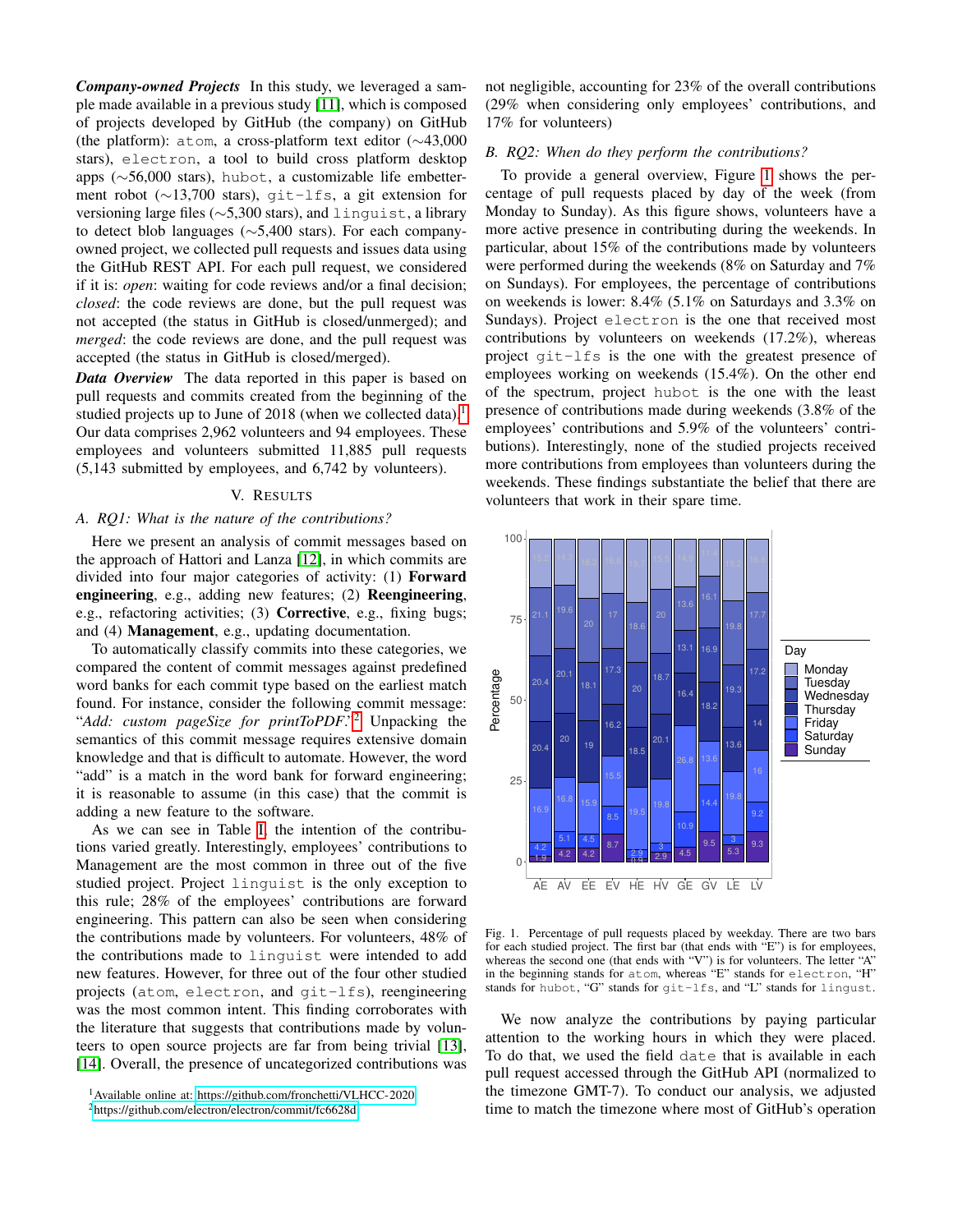

<span id="page-2-0"></span>Fig. 2. The working hours of the employees and volunteers.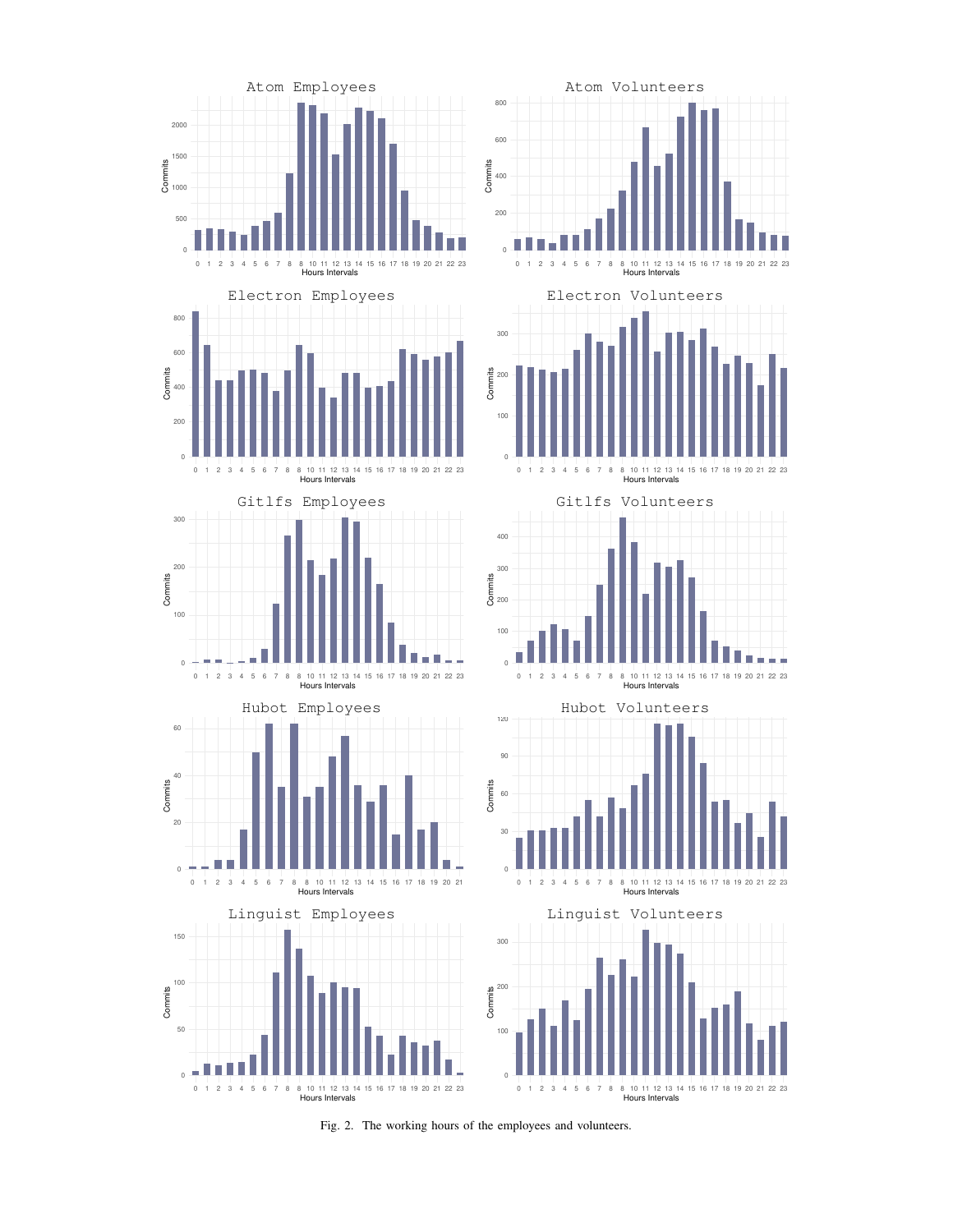<span id="page-3-0"></span>

|                | Employees |          |         |       |          | Volunteers |          |         |       |          |
|----------------|-----------|----------|---------|-------|----------|------------|----------|---------|-------|----------|
|                | Atom      | Electron | Git-Lfs | Hubot | Linguist | Atom       | Electron | Git-Lfs | Hubot | Linguist |
| Forward Eng    | 18%       | 10%      | 19%     | 5%    | 28%      | 15%        | 14%      | 20%     | 22%   | 48%      |
| Corrective Eng | $9\%$     | 21%      | 9%      | 24%   | 6%       | 24%        | 28%      | 22%     | 18%   | 9%       |
| Reengineering  | 13%       | 18%      | 18%     | 20%   | 15%      | 29%        | 30%      | 20%     | 32%   | 17%      |
| Management     | 25%       | 25%      | 25%     | 23%   | 21%      | 13%        | 12%      | 20%     | 11%   | 10%      |
| Uncategorized  | $35\%$    | 26%      | 29%     | 28%   | 30%      | 19%        | 16%      | 18%     | $7\%$ | $16\%$   |

TABLE I THE HATTORI-LANZA CLASSIFICATION SCHEME [\[12\]](#page-4-11).

happens, in San Francisco, California. Figure [2](#page-2-0) shows the number of pull requests organized by their timestamp.

We note that the number of contributions made by employees is similar to the number of contributions by volunteers. Overall, employees are responsible for 47.7% of the pull requests. In terms of their working hours, we found an interesting pattern: projects atom, git-lfs, hubot, and linguist are more likely to follow a traditional 9am to 5pm work practice (66.8%, 74.9%, 55% and 55% of their pull requests were created, respectively, between 9am and 5pm); 30% of the contributions to electron, however, were performed between 9am and 5pm. This pattern occurs regardless of whether the contribution was made by volunteers or employees. Interestingly, even the developers classified as volunteers have a significant proportion of their contributions placed during the 9am to 5pm time window. For instance, 64% of the contributions that volunteers performed to atom were placed between 9am and 5pm (the results for git-lfs and linguist are, respectively, 61% and 45%).

We also manually inspected the profiles of the top-10 volunteers and employees in terms of merged pull requests. For the employees, we found that more than 80% of the pull requests from the top-10 are from US-based developers, for all projects except electron. For electron, 65% of the pull requests come from a developer based in Asia, which should explain the different pattern. For the volunteers, when we analyze atom, git-lfs, and linguist, we also found that most of the pull requests are concentrated on USbased developers. However, for electron and hubot, we noted different behaviors. For the first, the contributions are spread almost equally among developers from Europe, US, and Asia-Pacific; for the latter, the contributions are split between developers in US and Europe (and 2% from Australia). Thus, we see that the many contributions that are apparently spread throughout the day, may be actually made in working hours, given the geographical distribution of the analyzed teams.

#### VI. IMPLICATIONS

Research. The results of RQ2 suggest that most of the contributions performed by volunteers are done in the traditional working hours (e.g., from 9am to 5pm). Therefore, chances are that external developers are being paid by software companies other than GitHub to contribute to the studied OSS projects. Still, since there can be a shift from intrinsic to extrinsic motivations, it is necessary to revisit the common motivations to join and remain in OSS projects. Moreover, analyzing how the companies get involved with projects, and the way they interact with each other may be interesting research topics.

Practice. The results support maintainers (owners) to understand how the external community gets involved in a project, and takes different responsibilities. We showed that the contributions made by volunteers include new features and corrective engineering, but, for three out of five projects we found that the main focus is on Reengineering tasks; employees work on management tasks (being the most common task in 3 projects, RQ1). Companies could then understand that, when there is a critical mass of users interested in keeping the software evolving, a community will grow around the project. Therefore, it is important for the companies that own a product to create a welcoming environment, enabling the community to take active part in the process.

#### VII. LIMITATIONS

First, we rely on a very specific approach to verify whether a contributor is an employee or a volunteer. To minimize this threat, we manually investigated the affiliation of the contributors, by searching their profiles on their personal websites or other social networks. We found that two members classified as volunteer presented GitHub as their organizations. We further analyzed their profile, and found that they left GitHub and are now working in other companies. For those classified as employee members, all listed themselves as GitHub staff in their profile. Second, as we analyzed only five projects from the same company, our results cannot be generalized to other OSS projects driven by other software companies. Still, our approach limits us to scale up the number of studied projects. However, this small sample enabled us to better evaluate and understand the limitations of our approach. Nevertheless, our sample of studied projects is diverse in terms of (i) popularity (from 5k stars to 56k stars), (ii) domain (from a text editor, to a versioning tool, to libraries) and (iii) programming language (from JavaScript to Ruby and Go).

#### VIII. CONCLUSIONS

In this paper we investigate how the contributions from employees and volunteers differ in terms of what they do and when they do it. We found that 25% of the volunteers' contributions might be related to reengineering tasks (e.g., refactorings) whereas employees might concentrate a substantial part of their effort on management activities. Moreover, although most of the contributions made to the studied projects follow a 9am to 5pm work habit, we observed that volunteers are more likely to provide contributions during weekends (15% of the volunteers' pull requests were placed on weekends) than employees (8% of their pull requests were on weekends).